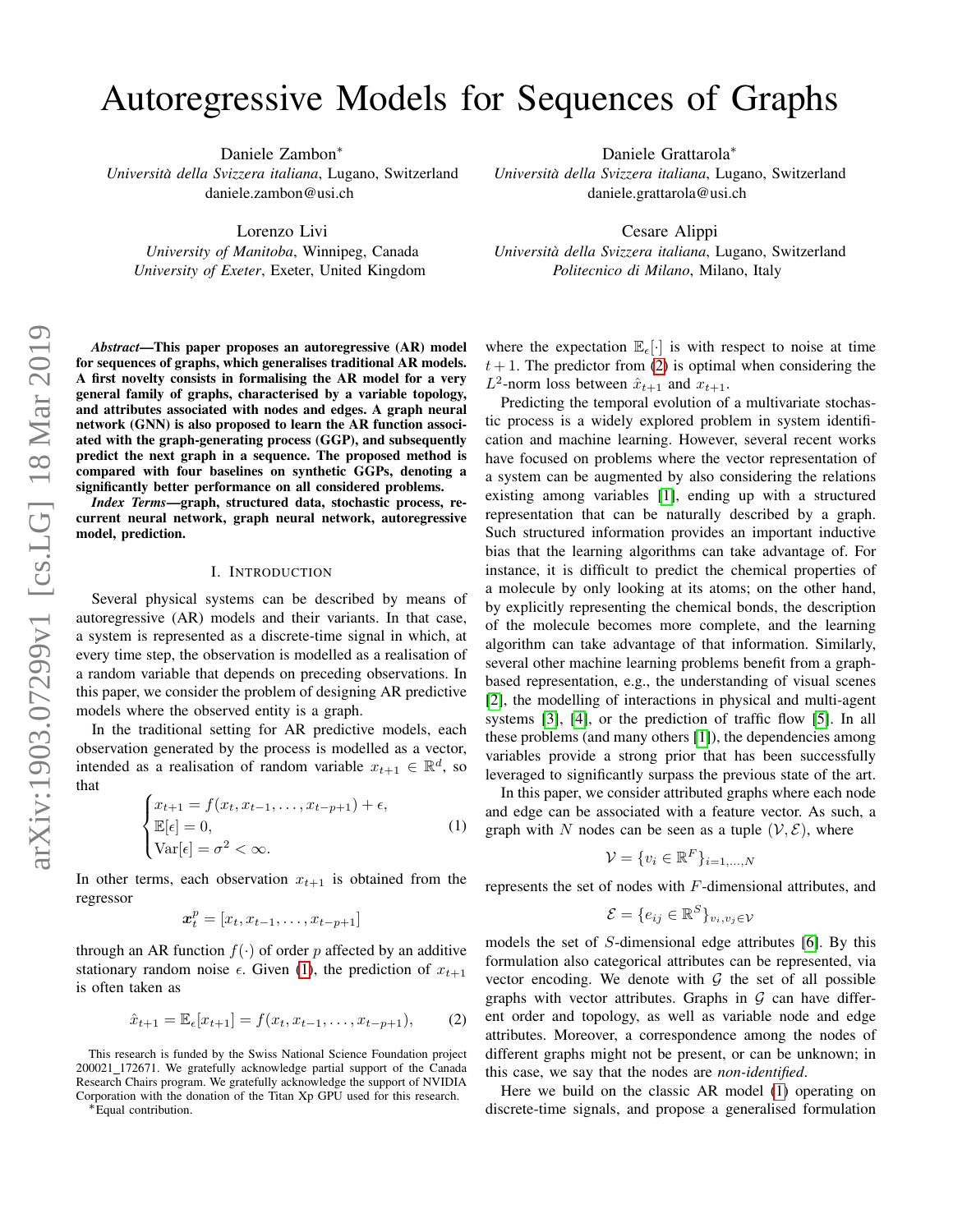that allows us to consider sequences of generic attributed graphs. The formulation is thus adapted by modelling a graph-generating process (GGP) that produces a sequence  ${g_1, g_2, \ldots, g_t, \ldots}$  of graphs in G, where each graph  $g_{t+1}$ is obtained through an AR function

<span id="page-1-0"></span>
$$
\phi(\cdot) : \mathcal{G}^p \to \mathcal{G}.\tag{3}
$$

on the space  $\mathcal G$  of graphs. In order to formulate an AR model equivalent to [\(1\)](#page-0-0) for graphs, the AR function  $f(.)$  must be defined on the space of graphs, and the concept of additive noise must also be suitably adapted to the graph representation.

Previous art on predictive autoregression in the space of graphs is scarce, with [\[7\]](#page-7-6) being the most notable contribution to the best of out knowledge. However, the work in [\[7\]](#page-7-6) only considers binary graphs governed by a vector AR process of order  $p = 1$  on some graph features, and does not allow to consider attributes or non-identified nodes.

The novel contribution of this work is therefore two-fold. First, we formulate an AR system model generating graphvalued signals as a generalisation of the numerical case. In this formulation, we consider graphs in a very general form. In particular, our model deals with graphs characterised by:

- directed and undirected edges;
- identified and non-identified nodes;
- variable topology (*i.e.*, connectivity);
- variable order;
- node and edge attributes (not necessarily numerical vectors, but also categorical data is possible).

Our model also accounts for the presence of an arbitrary stationary noise, which is formulated as a graph-valued random variable that can act on the topology, node attributes, and edge attributes of the graphs.

Second, we propose to learn the AR function [\(3\)](#page-1-0) using the recently proposed framework of graph neural networks (GNNs) [\[1\]](#page-7-0), a family of learnable functions that are designed to operate directly on arbitrary graphs. This paper represents a first step towards modelling graph-valued stochastic processes, and introduces a possible way of applying existing tools for deep learning to this new class of prediction problems.

The rest of the paper is structured as follows: Section [II-A](#page-1-1) formulates the problem of defining AR models in the space of graphs and Section [II-B](#page-2-0) introduces the proposed architecture for the GNN; Section [III](#page-2-1) reports the experimental analysis performed to validate the methodology.

#### II. NEURAL GRAPH AUTOREGRESSION

## <span id="page-1-1"></span>*A. Autoregressive Model for a GGP*

Due to the lack of basic mathematical operators in the vast family of graphs we consider here, the generalisation of model [\(1\)](#page-0-0) to account for graph data is non-trivial. For instance, we have to deal with the fact that the sum between two graphs is not defined, although it can be formulated in some particular cases, e.g., when two graphs have the same order, identified nodes and numerical attributes [\[8\]](#page-7-7).

Let  $\{q_1, q_2, \ldots, q_t, \ldots\}$  be a discrete signal where each sample is described by a graph data structure. As done for the numerical case, we model each observation of the process as a realisation of a random variable  $q_{t+1} \in \mathcal{G}$ , dependent on a graph-valued regressor

$$
\boldsymbol{g}_t^p = [g_t, g_{t-1}, \ldots, g_{t-p+1}],
$$

through an AR function  $\phi(\cdot)$  on the space of graphs. Similarly to [\(1\)](#page-0-0),  $g_{t+1}$  is modelled as

<span id="page-1-3"></span>
$$
g_{t+1} = H(\phi(\mathbf{g}_t^p), \eta), \tag{4}
$$

where

$$
H: \mathcal{G} \times \mathcal{G} \to \mathcal{G}.
$$

is a function that models the effects of noise graph<sup>[1](#page-1-2)</sup>  $\eta \in \mathcal{G}$  on graph  $\phi(g_t^p)$ . Function  $H(\cdot, \cdot)$  in [\(4\)](#page-1-3) is necessary because, as mentioned above, the sum between graphs  $\phi(g_t^p)$  and  $\eta$  is not generally defined.

Assumptions made on the noise in [\(1\)](#page-0-0) have to be adapted as well. In the classic formulation [\(1\)](#page-0-0), the condition of unbiased noise is formulated as  $\mathbb{E}[\epsilon] = 0$  or, equivalently, as  $f(x_t, \ldots, x_{t-p-1}) = \mathbb{E}_{\epsilon}[f(x_t, \ldots, x_{t-p-1}) + \epsilon]$ . In the space of graphs the assumption of unbiased noise can be extended as

<span id="page-1-7"></span>
$$
\phi(\boldsymbol{g}_t^p) \in \mathbb{E}_{\eta}^{\mathrm{f}}[H(\phi(\boldsymbol{g}_t^p), \eta)],\tag{5}
$$

where  $\mathbb{E}^{\{ \cdot \}}$   $\in \mathcal{G}$  is the set of mean graphs according to Fréchet [\[10\]](#page-7-8), defined as the set of graphs minimising:

<span id="page-1-4"></span>
$$
\mathbb{E}^{\mathsf{f}}[g] = \underset{g' \in \mathcal{G}}{\text{arg min}} \int_{\mathcal{G}} \mathrm{d}(g, g')^2 \, dQ_g(g). \tag{6}
$$

Function  $d(\cdot, \cdot)$  in [\(6\)](#page-1-4) is a pre-metric distance between two graphs, and  $Q_g$  is a graph distribution defined on the Borel sets of space  $(G, d)$ . Examples of graph distances  $d(\cdot, \cdot)$  that can be adopted are the graph edit distances [\[11\]](#page-7-9)–[\[13\]](#page-7-10), or any distance derived by positive semi-definite kernel functions [\[14\]](#page-7-11). Depending on the graph distribution  $Q<sub>a</sub>$ , there can be more than one graph minimising [\(6\)](#page-1-4), hence ending up with  $\mathbb{E}^{f}[\cdot]$  as a set. We stress that for a sufficiently small Fréchet variation of the noise graph  $\eta$  (see Eq. [\(7\)](#page-1-5)) and a metric  $d(\cdot, \cdot)$ , the Fréchet mean graph exists and is unique.

Equation [\(6\)](#page-1-4) holds only when

$$
\int_{\mathcal{G}} \mathrm{d}(g,g')^2 \, dQ_g(g) < \infty,
$$

which can be interpreted as the graph counterpart of  $Var[\epsilon]$  <  $\infty$  in [\(1\)](#page-0-0). The variance in the graph domain can be expressed in terms of the Fréchet variation:

<span id="page-1-5"></span>
$$
\operatorname{Var}^{\{f\}}[g] := \min_{g' \in \mathcal{G}} \int_{\mathcal{G}} d(g, g')^2 dQ_g(g) < \infty. \tag{7}
$$

The final AR system model in the graph domain becomes

<span id="page-1-6"></span>
$$
\begin{cases}\ng_{t+1} = H(\phi(\mathbf{g}_t^p), \eta), \\
\phi(\mathbf{g}_t^p) \in \mathbb{E}_\eta^{\mathsf{f}}[H(\phi(\mathbf{g}_t^p), \eta)], \\
\text{Var}^{\mathsf{f}}[\eta] < \infty.\n\end{cases} \tag{8}
$$

<span id="page-1-2"></span><sup>1</sup>In the present paper, with noise graph we mean a graph-valued random variable distributed according to a stationary graph distribution [\[9\]](#page-7-12).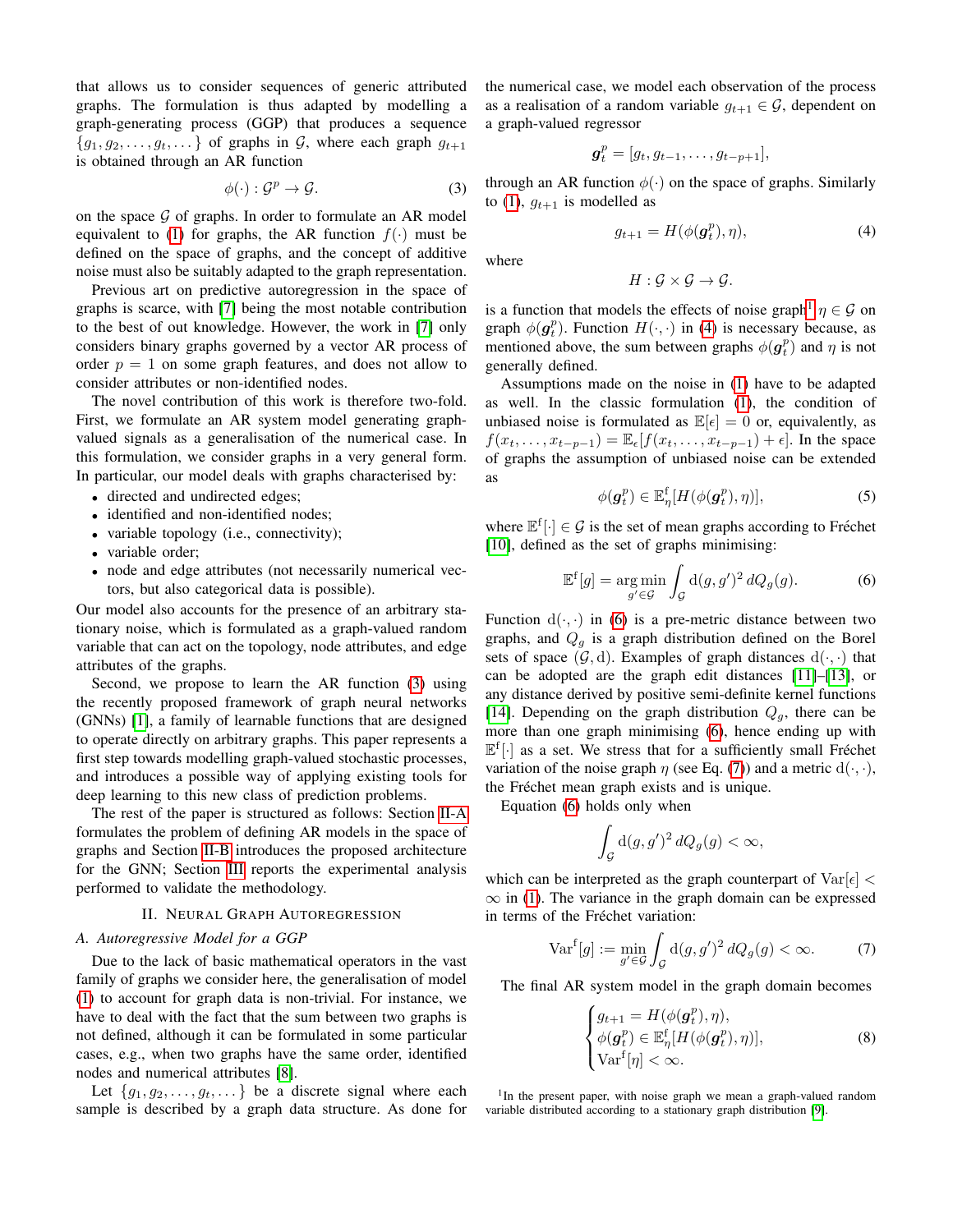Notice that the proposed graph autoregressive model [\(8\)](#page-1-6) is a proper generalisation of model [\(1\)](#page-0-0). In fact, it can be shown that [\(8\)](#page-1-6) reduces to [\(1\)](#page-0-0), when considering  $(\mathbb{R}, |\cdot|)$  – or more generally,  $(\mathbb{R}^d, |\cdot|_2)$  – in place of  $(\mathcal{G}, d)$ , and choosing  $H(a, b)$ as the sum  $a + b$  (see [A](#page-7-13)ppendix A for a proof).

Given a GGP modelled by [\(8\)](#page-1-6), we can predict graph at time  $t + 1$  as that graph  $\hat{g}_{t+1}$  minimising quantity

$$
\mathbb{E}\left[\mathrm{d}\left(g,g_{t+1}\right)^2\right]
$$

where the expectation is taken with respect to  $g_{t+1}$ . Therefore, we obtain that the optimal prediction is attained at graph

<span id="page-2-2"></span>
$$
\hat{g}_{t+1} = \arg \min_{g \in \mathcal{G}} \mathbb{E} \left[ \mathrm{d} \left( g, g_{t+1} \right)^2 \right] \n= \mathbb{E}_\eta^{\mathsf{f}} \left[ H \left( \phi(\mathbf{g}_t^p), \eta \right) \right] = \phi(\mathbf{g}_t^p).
$$
\n(9)

#### <span id="page-2-0"></span>*B. Learning the AR function with a Graph Neural Network*

Given a GGP described by an AR model of order  $p$ , the task of predicting the next graph in the sequence can be formulated as that of approximating  $\phi(\cdot)$  in [\(8\)](#page-1-6), as the optimal prediction is given by [\(9\)](#page-2-2). In order to approximate  $\phi(\cdot)$  we propose to use a GNN, which can be seen as a family of models

$$
\phi_{nn}(\,\cdot\,;\theta):\mathcal{G}^k\to\mathcal{G}
$$

parametrised in vector  $\theta$ . The family of models receives regressor  $g_t^k = [g_t, \ldots, g_{t-k+1}]$  and outputs the predicted graph  $\hat{g}_{t+1}$ 

$$
\hat{g}_{t+1} = \phi_{nn}(\mathbf{g}_t^k; \theta). \tag{10}
$$

As the order  $p$  is usually unknown, the value  $k$  is a hyperparameter that must be appropriately chosen.

We propose a possible architecture for  $\phi_{nn}$ , composed of three main blocks:

- 1) each graph is mapped to an abstract vector representation, using graph convolutions [\[16\]](#page-7-14)–[\[18\]](#page-7-15) and graph pooling [\[15\]](#page-7-16), [\[19\]](#page-7-17) layers;
- 2) a predictive model is applied to the resulting vector sequence;
- 3) the predicted graph is obtained by mapping the predicted vector back to the graph domain.

The full GNN  $\phi_{nn}$  is therefore obtained by the composition of three blocks, denoted  $\phi_{conv}$ ,  $\phi_{rnn}$ , and  $\phi_{dense}$ . Although each block has its own parameters  $\theta_{conv}$ ,  $\theta_{rnn}$  and  $\theta_{dense}$ , the network can be trained end-to-end as a single family of models with  $\theta = {\theta_{conv}, \theta_{rnn}, \theta_{dense}}$ . The three blocks are defined as follows (see also Figure [1](#page-3-0) for a schematic view of the architecture).

The first block of the network converts the input sequence  $g_t^k$  to a sequence of *l*-dimensional vectors. This operation can be described by map:

$$
\phi_{conv}(\cdot\,;\theta_{conv}): \mathcal{G} \to \mathbb{R}^l,
$$

which is implemented as a GNN alternating graph convolutional layers for extracting local patterns, and graph pooling layers to eventually compress the representation down to a single vector. By mapping graphs to a vector space, we go back to the numerical setting of [\(1\)](#page-0-0). Moreover, the vector

representation of the graphs takes into account the relational information that characterises the GGP.

By applying  $\phi_{conv}$  to each graph in the regressor  $g_t^k$  (with the same  $\theta_{conv}$ ), we obtain a sequence

$$
[\phi_{conv}(g_t; \theta_{conv}), \ldots, \phi_{conv}(g_{t-k+1}; \theta_{conv})]
$$

of l-dimensional vectors, which is then processed by block

$$
\phi_{rnn}(\cdot\,;\theta_{rnn}): \mathbb{R}^{k\times l}\to \mathbb{R}^l.
$$

The role of this block is to produce the vector representation of the predicted graph, while also capturing the temporal dependencies in the input sequences. Here, we formulate the block as a recurrent network, but any method to map the sequence to a prediction is suitable (e.g., fully connected networks).

Finally, we convert the vector representation to the actual prediction in the space of graphs, using a multi-head dense network similar to the ones proposed in [\[20\]](#page-7-18), [\[21\]](#page-7-19):

$$
\phi_{dense}(\cdot;\theta_{dense}): \mathbb{R}^l \to \mathcal{G}.
$$

Note that generating a graph by sampling its topology and attributes with a dense network has known limitations and implicitly assumes node identity and a maximum order. While this solution is more than sufficient for the experiments conducted in this paper, and greatly simplifies the implementation of the GNN, other approaches can be used when dealing with more complex graphs, like the GraphRNN decoder proposed in [\[22\]](#page-7-20).

#### III. EXPERIMENTS

<span id="page-2-1"></span>The experimental section aims at showing that AR models for graphs are effective. In particular, we show that the proposed neural graph autoregressive (NGAR) model can be effectively trained, and that it provides graph predictions that significantly improve over simpler baselines.

The experiments are performed on sequences of attributed graphs with  $N = 5$  identified nodes and a variable topology. Each node is associated with a vector attribute of dimension  $F = 2$ , and no edge attributes; however, the extension to graphs with edge attributes, as well as graphs of variable order and non-identified nodes, is straightforward (e.g., see [\[20\]](#page-7-18) for an example). The sequences are produced by two synthetic GGPs that we generate with a controlled memory order  $p$ (details follow in Section [III-B\)](#page-3-1), allowing us to have a ground truth for the analysis.

The comparative analysis of the tested methods is performed by considering a graph edit distance (GED) [\[11\]](#page-7-9)

<span id="page-2-4"></span>
$$
d(g_{t+1}, \hat{g}_{t+1}) \tag{11}
$$

between the ground truth and the prediction made by the models<sup>[2](#page-2-3)</sup>. We also analyse the performance of NGAR in terms of prediction loss and accuracy, in order to show the relative

<span id="page-2-3"></span><sup>&</sup>lt;sup>2</sup>Although the NGAR method was trained with a specific loss function (see Sec[.III-C\)](#page-4-0), here we considered the GED measure instead, in order to provide a fair comparison of the methods.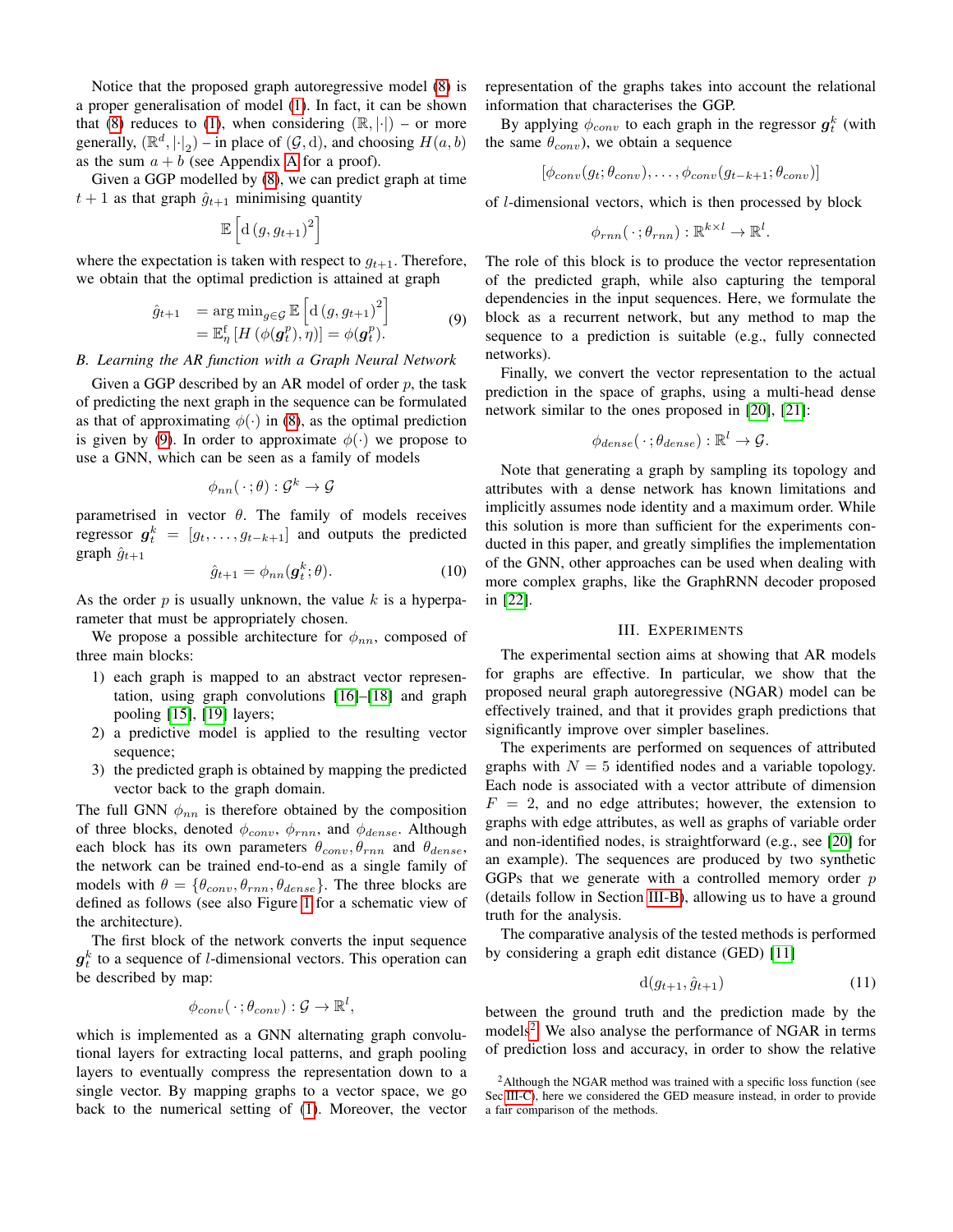

<span id="page-3-0"></span>Figure 1. Schematic view of the proposed GNN. The network takes a sequence of  $k$  graphs up to time  $t$  as input (red box), and is trained to predict the graph at time  $t + 1$ . The input sequence is processed by a graph convolutional network, which is applied in parallel to all graphs, followed by a global pooling layer [\[15\]](#page-7-16) that compresses the graphs down to vectors. The resulting sequence of vectors (yellow box) is processed by a recurrent neural network, which outputs a vector representing the predicted graph. Finally, the predicted vector is transformed in a graph by a multi-layer perceptron with two parallel outputs: one for producing the node features  $X_{t+1}$ , and one for the adjacency matrix  $A_{t+1}$ .

performance of the model on problems of different complexity. Finally, we report a qualitative assessment of the predictions of NGAR, by visualising the graphs predicted by the GNN and the true observations from the GGP.

The rest of this section introduces the baselines (Section [III-A\)](#page-3-2), the synthetic GGPs (Section [III-B\)](#page-3-1) and the implementation details for the NGAR architecture (Section [III-C\)](#page-4-0). Finally, we discuss the results of the experimental analysis in Section [III-D.](#page-5-0)

## <span id="page-3-2"></span>*A. Baseline methods*

We consider four baselines commonly applied in the numerical case, that can be easily adapted to our setting. We denote our proposed method as *NGAR*, while the four baselines as *Mean*, *Mart*, *Move*, and *VAR*, respectively.

*a) Mean:* the first baseline assumes that the GGP is stationary, with independent and identically distributed graphs. In this case, the optimal prediction  $\hat{g}_{t+1}$  is the mean graph:

$$
\hat{g}_{t+1} = \mathbb{E}^{\mathbf{f}}[g],
$$

where  $g \sim Q$ , and Q indicates here the distribution (supposed stationary) of the graphs.

*b) Mart:* the second baseline assumes that the GGP is a martingale, s.t.  $\mathbb{E}^{\{f\}}[g_{t+1}] = g_t$ , and predicts  $g_{t+1}$  as:

$$
\hat{g}_{t+1} = g_t,
$$

i.e., the graph at the previous time step.

*c) Move:* the third baseline considers the k preceding graphs  $g_t^k$ , and predicts  $g_{t+1}$  to be the Fréchet sample mean graph of  $\boldsymbol{g}^k_t$ 

$$
\hat{g}_{t+1} = \underset{g'}{\arg \min} \sum_{g_i \in \mathbf{g}_t^k} \mathrm{d}(g', g_i)^2.
$$

*d) VAR:* the fourth baseline is a vector AR model (VAR) of order k, which treats each graph  $q_t$  as the vectorisation of its node features  $X_t$  and adjacency matrix  $A_t$ , concatenated in a single vector:

$$
u_t = [\text{vec}(X_t)^\top, \text{vec}(A_t)^\top]^\top \in \mathbb{R}^{N \cdot F + N^2}
$$

First, we compute a prediction  $\hat{u}_{t+1}$  defined by the linear model

$$
\hat{u}_{t+1} = B_0 + \sum_{i=1}^{k} B_i \cdot u_{t-i+1},
$$

from the regressor  $u_t^k = [u_t, \dots, u_{t-k+1}^k]$  and, subsequently, the actual graph prediction  $\hat{g}_{t+1}$  is re-assembled from  $\hat{u}_{t+1}$ .

We mention that baseline *VAR* can be adopted in these experiments only because we are considering graphs with numerical attributes and fixed order; in more general settings this would not be possible.

## <span id="page-3-1"></span>*B. Graph-sequence generation*

We consider two different GGPs, both based on a common framework where a multivariate AR model of the form

<span id="page-3-3"></span>
$$
x_{t+1} = f(\boldsymbol{x}_t^p) + \epsilon,\tag{12}
$$

.

produces a sequence of vectors  $\{x_1, x_2, \ldots, x_t, \ldots\}$ , which are then used to generate the graph sequence. From each  $x_t$ , a node-feature matrix  $X_t \in \mathbb{R}^{\bar{N} \times \bar{F}}$  is built, and the adjacency matrix  $A_t$  is created as the Delaunay triangulation of the rows of  $X_t$ , interpreted as points in  $\mathbb{R}^F$ . Here,  $\epsilon$  is a noise term whose components are randomly drawn from a stationary normal distribution  $\mathcal{N}(0, \sigma^2)$ .

The result of this process is a sequence of graphs  ${g_1, g_2, \ldots, g_t, \ldots}$ , where each graph depends on the previous p graphs. By choosing different implementations of  $f(x_t^p)$ , we are able to generate different GGPs. Note that the noise  $\eta$  and function  $H(\cdot, \cdot)$  in [\(8\)](#page-1-6) are never made explicit in this procedure, but instead they are determined by the Gaussian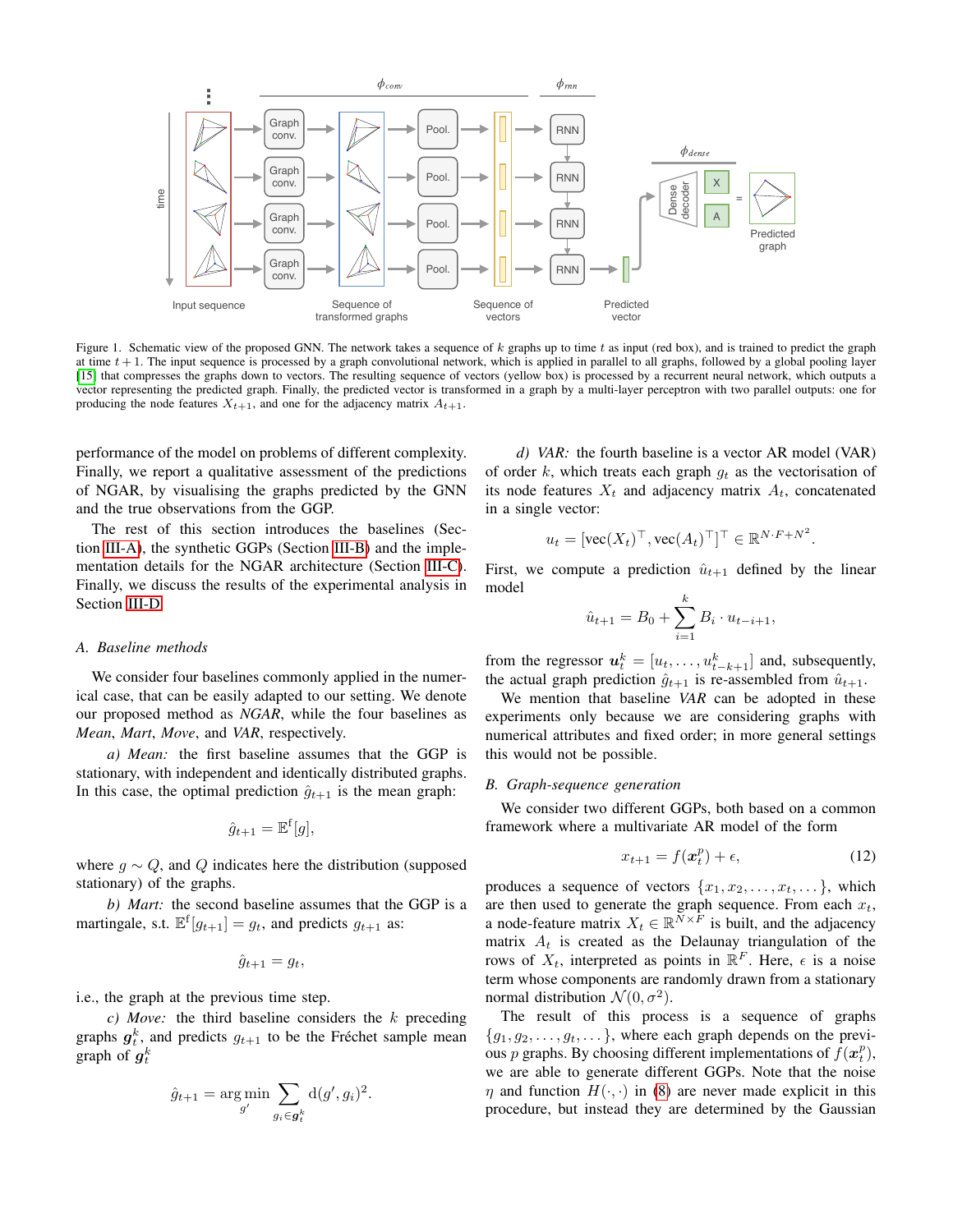

<span id="page-4-3"></span>Figure 2. Temporal evolution of the node attributes of a graph in the rotational model of order 10. Each plot shows the dynamics of the  $F = 2$  attributes of each node in the graph.

noise perturbation introduced by  $\epsilon$ , which affects the node attributes and, consequently, causes possible changes in the topology. Section [III-B1](#page-4-1) and Section [III-B2](#page-4-2) describe the two procedures.

<span id="page-4-1"></span>*1) Rotational model:* the function  $f(x_t^p)$  in [\(12\)](#page-3-3) is taken of the form

$$
f(\boldsymbol{x}_t^p) = R(\boldsymbol{x}_t^p) \cdot x_t
$$

where  $x_t \in \mathbb{R}^{N \cdot F}$  and  $R(x_t^p)$  is a rotation matrix depending on the regressor. Matrix R is block-diagonal with blocks  $R_n$ ,  $n = 1, \ldots, N$ , of size  $F \times F$  defined as:

$$
R_n(\boldsymbol{x}_t^p) = \begin{bmatrix} \cos(\omega) & \sin(\omega) \\ -\sin(\omega) & \cos(\omega) \end{bmatrix}
$$

$$
\omega = c_n + \alpha \cos\left(\sum_{i=0}^{p-1} x_{t-i}(2n-1) + x_{t-i}(2n)\right)
$$

The parameters  $\{c_n\}_1^N$  are randomly generated by a uniform distribution in  $(-1, 1]$ , while  $\alpha$  is set to 0.01.

The node attribute matrices are finally obtained by arranging each  $x_t$  in a  $N \times F$  matrix, and the regression function  $f(\cdot)$ can be interpreted as an independent and variable rotation of each node feature (see Figure [2\)](#page-4-3).

<span id="page-4-2"></span>*2) Partially Masked Linear Dynamical System:* we consider a discrete-time linear dynamical system

<span id="page-4-4"></span>
$$
x_{t+1} = Rx_t, \tag{13}
$$

where  $x_t \in \mathbb{R}^c$ , and  $R \in \mathbb{R}^{c \times c}$  is an orthonormal random correlation matrix computed with the method proposed by Davies and Higham in [\[23\]](#page-7-21).



<span id="page-4-5"></span>Figure 3. Temporal evolution of the node attributes of a graph in PMLDS(10). Each plot shows the dynamics of the  $F = 2$  attributes of each node in the graph.

<span id="page-4-6"></span>Table I HYPERPARAMETER CONFIGURATION FOR THE GNN USED IN THE EXPERIMENTS.

| Hyperparameter            | Value     |
|---------------------------|-----------|
| Weight for L <sub>2</sub> | 0.0005    |
| Learning rate             | 0.001     |
| Batch size                | 256       |
| Early stopping            | 20 epochs |

Although the dynamical system [\(13\)](#page-4-4) depends on exactly one previous time step, the partial observation of the first  $N F < c$  components of  $x_t$  results in a dynamical system of order  $p \propto (c - N \cdot F)$  [\[24\]](#page-7-22). Similarly to the rotational model, then, node attributes  $X_t$  are obtained by reshaping the masked vectors in  $\mathbb{R}^{N}$  to  $N \times F$  matrices (see Figure [3\)](#page-4-5). We refer to this setting as a *partially masked linear dynamical system* of complexity  $c$  (PMLDS $(c)$ ).

The size  $c$  of the original linear system represents an index of complexity of the problem, as the system's memory is dependent on it: given  $N$ , a higher  $c$  will result in more complicated dynamics of  $x_t$ , and *vice versa* (see Figure [4\)](#page-5-1). However, because the evolution of the GGP is controlled by hidden variables that the NGAR model never sees at training time, the problem is closer to real-world scenarios where processes are rarely fully observable.

## <span id="page-4-0"></span>*C. Graph neural network architecture*

We use the same GNN architecture for both settings. Input graphs are represented by two matrices:

• a binary adjacency matrix,  $A \in \{0, 1\}^{N \times N}$ ;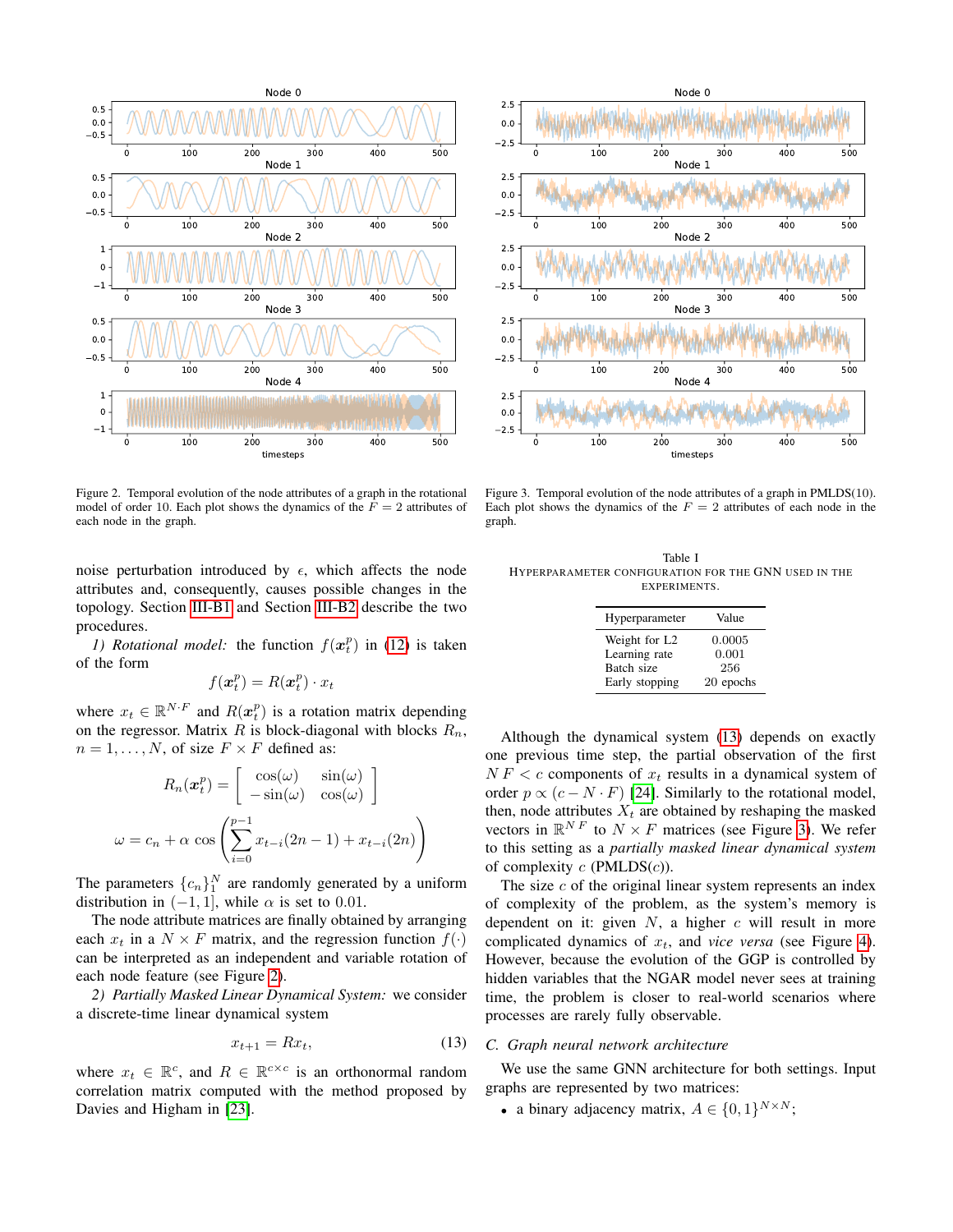

<span id="page-5-1"></span>Figure 4. Temporal evolution of the first component of PMLDS, for different values of c. As c increases, it becomes more and more difficult to explain the dynamics of the observed coordinate.

• a matrix representing the attributes of each node,  $X \in$  $\mathbb{R}^{N\times F}.$ 

All hyperparameters of  $\phi_{nn}$  were found through a grid search on the values commonly found in the literature, using the validation loss as a metric, and are summarised in Table [I.](#page-4-6) All sub-networks were structured with two layers to provide sufficient nonlinearity in the computation, and in particular  $\phi_{conv}$  and  $\phi_{dense}$  have been shown in the literature to be effective architectures for processing small graphs [\[19\]](#page-7-17), [\[20\]](#page-7-18). Our network consists of two graph convolutional layers with 128 channels, ReLU activations, and L2 regularization. Here, we use convolutions based on a first-order polynomial filter, as proposed in [\[25\]](#page-7-23), but any other method is suitable (e.g., we could use the edge-conditioned convolutions proposed in [\[26\]](#page-7-24) in order to consider edge attributes). The graph convolutions are followed by a gated global pooling layer [\[15\]](#page-7-16), with soft attention and 128 channels. The  $\phi_{conv}$  block is applied in parallel (i.e., with shared weights) to all  $k$  graphs in the input sequence, and the resulting vector sequence is fed to a 2-layer LSTM block with 256 units and hyperbolic tangent activations. Note that we keep a fixed  $k = 20$  for NGAR, Move, and VAR. The output of the LSTM block is fed to a fully connected network of two layers with 256 and 512 units, with ReLU activations, and L2 regularisation. Finally, the network has two parallel output layers with  $N \cdot N$  and  $N \cdot F$  units respectively, to produce the adjacency matrix and node attributes of the predicted graph. The output layer for A has sigmoid activations, and the one for  $X$  is a linear layer. The network is trained until convergence using Adam

#### Table II

<span id="page-5-2"></span>TEST PERFORMANCE OF NGAR ON THE ROTATIONAL MODEL OF ORDER p. WE REPORT THE FULL PREDICTION LOSS (INCLUDING THE REGULARISATION TERMS), AS WELL AS THE MSE AND LOG-LOSS ON THE NODE FEATURES X AND ADJACENCY MATRICES A, RESPECTIVELY. FOR A, WE ALSO REPORT THE ACCURACY ACHIEVED BY THE MODEL.

| $\boldsymbol{p}$ | Loss  | MSE(X) | $log-loss (A)$ | Accuracy $(A)$ |
|------------------|-------|--------|----------------|----------------|
|                  | 1.108 | 0.715  | 0.334          | 0.86           |
| 5                | 0.341 | 0.076  | 0.227          | 0.92           |
| 10               | 0.326 | 0.090  | 0.197          | 0.92           |
| 20               | 0.336 | 0.105  | 0.194          | 0.92           |
| 50               | 0.479 | 0.193  | 0.244          | 0.90           |
| 100              | 0.541 | 0.250  | 0.246          | 0.90           |

<span id="page-5-3"></span>

| Table III                                                           |
|---------------------------------------------------------------------|
| TEST PERFORMANCE OF THE NGAR MODEL ON $\text{PMLDS}(c)$ . WE REPORT |
| THE FULL PREDICTION LOSS (INCLUDING THE REGULARISATION TERMS),      |
| AS WELL AS THE MSE AND LOG-LOSS ON THE NODE FEATURES $X$ and        |
| ADJACENCY MATRICES A, RESPECTIVELY, FOR A, WE ALSO REPORT THE       |
| ACCURACY ACHIEVED BY THE MODEL.                                     |

| $\boldsymbol{c}$ | Loss  | MSE(X) | $log-loss (A)$ | Accuracy $(A)$ |
|------------------|-------|--------|----------------|----------------|
| 11               | 0.200 | 0.018  | 0.154          | 0.95           |
| 15               | 0.278 | 0.041  | 0.195          | 0.92           |
| 20               | 0.283 | 0.038  | 0.204          | 0.92           |
| 30               | 0.341 | 0.081  | 0.222          | 0.90           |
| 60               | 1.366 | 0.983  | 0.345          | 0.85           |
| 110              | 4.432 | 3.950  | 0.418          | 0.82           |

[\[27\]](#page-7-25), monitoring the validation loss on a held-out 10% of the training data for early stopping. We jointly minimise the mean squared error for the predicted node attributes, and the logloss for the adjacency matrix. For each problem, we evolve the GGPs for  $10^5$  steps and test the model on  $10\%$  of the data.

#### <span id="page-5-0"></span>*D. Results*

Tables [II](#page-5-2) and [III](#page-5-3) report the test performance of NGAR, in terms of prediction loss and accuracy. We can see that as  $p$ and  $c$  increase, the test performance gets worse, which is in agreement with the fact that  $p$  and  $c$  can be seen as indexes of complexity of the problem. In Table [II,](#page-5-2) for the rotational GGP with  $p = 1$  we observe an unexpected high test loss, which might be associated with overfitting. We also see from Figure [5](#page-5-4) that the test performance seems to be consistently better when the complexity of the problem is lower than the



<span id="page-5-4"></span>Figure 5. Test loss of NGAR for different levels of complexity on Rotational and PMLDS.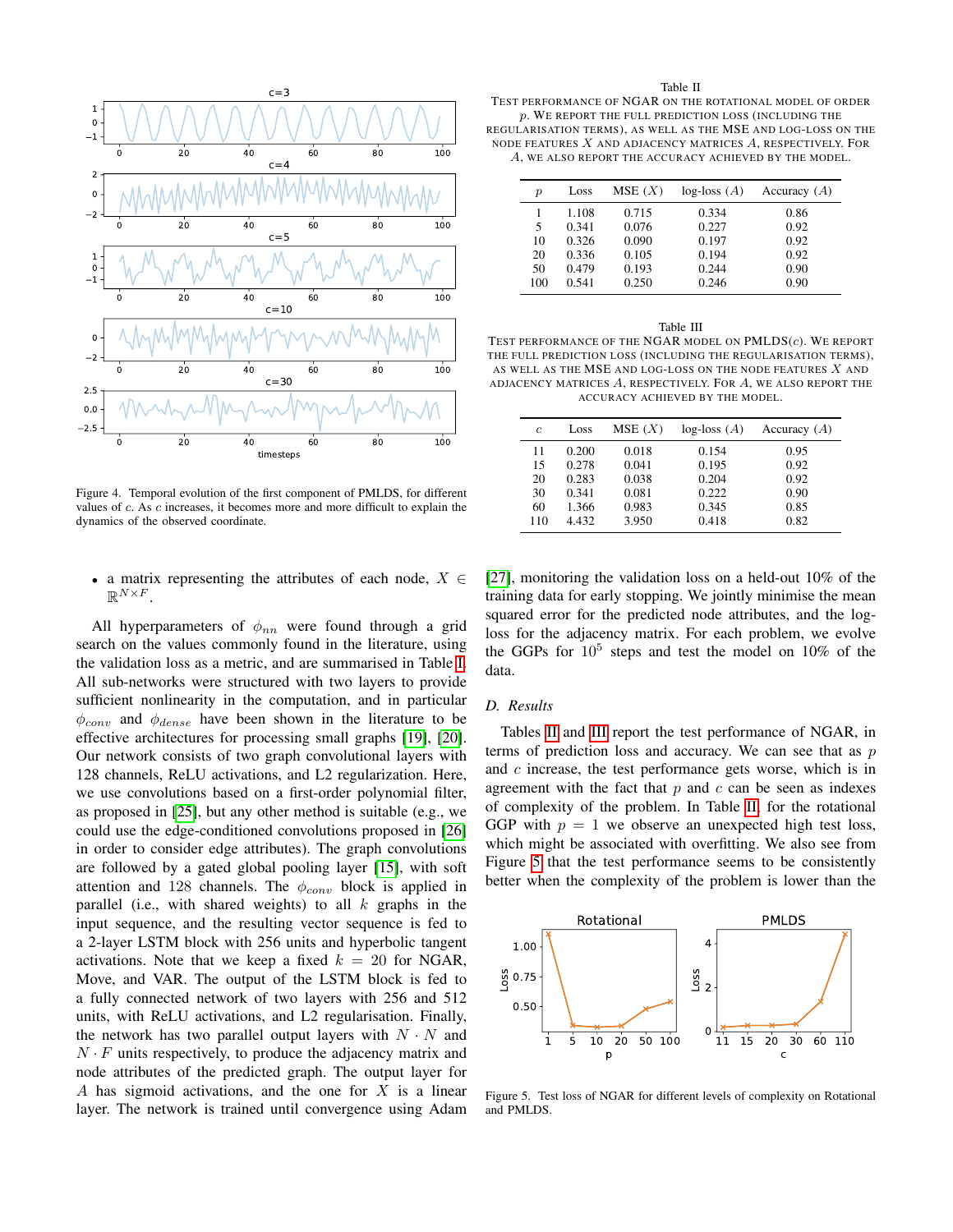

<span id="page-6-0"></span>Figure 6. Comparison of *Mean* (blue), *Mart* (orange), *Move* (green), *VAR* (red), and NGAR (purple) on different rotational GGPs. Each plot shows the distribution of the residual GED [\(11\)](#page-2-4) between the targets in the test set and the graphs predicted by each model respectively (best viewed in colour).



<span id="page-6-1"></span>Figure 7. Comparison of *Mean* (blue), *Mart* (orange), *Move* (green), *VAR* (red), and NGAR (purple) on different PMLDS(c) GGPs. Each plot shows the distribution of the residual GED [\(11\)](#page-2-4) between the targets in the test set and the graphs predicted by each model respectively (best viewed in colour).



<span id="page-6-2"></span>Figure 8. Comparison of a graph predicted by the NGAR model with the ground truth, on PMLDS(30) (best viewed in colour). Given a sequence of graphs observed up to time  $t - 1$ , it is difficult to intuitively predict the following graph in the sequence (marked "True" in the figure). However, the model is able to predict the graph almost exactly (marked "Pred." in the figure).



<span id="page-6-3"></span>Figure 9. Comparison between randomly selected graphs in the test set of the PMLDS(30) GGP and the corresponding graphs predicted by the NGAR model (best viewed in colour). Upper row: samples from the ground truth. Bottom row: graphs predicted by the GNN.

order of NGAR, i.e.,  $p \le k$  and  $c-N \cdot F \le k$  (c.f. Sec. [III-B1](#page-4-1) and Sec. [III-B2\)](#page-4-2).

The second part of the experimental analysis aims at comparing the NGAR method with the baselines in terms of prediction error, assessed as the GED between predicted and ground-truth graphs; Figures [6](#page-6-0) and [7](#page-6-1) show a comparison of the baselines on different levels of complexity  $(p \text{ and } c)$ . Among the baselines, we cannot clearly identify one with significantly better performance. Given the performance of *Mean* and *Mart* for all p and c, we see that neither GGP can be modelled as stationary or a martingale. *Mean* and *Move* performed almost the same in all experiments, while and *Mart* in some cases performed significantly better then the other baselines, e.g., see the rotational GGP with  $p = 10$ . Despite *VAR* being a method adapted from a widely used model in multivariate AR problems, here it was not able to result in relevant graph predictions. On the other hand, NGAR consistently outperformed the baselines on almost all setting.

Finally, a qualitative assessment of the predictions is presented in Figures [8](#page-6-2) and [9,](#page-6-3) which highlights a good performance of NGAR even on sequences of graphs that cannot be intuitively predicted.

## IV. CONCLUSION AND FUTURE WORK

In this paper, we formalised an autoregressive framework for a stochastic process in which the observations are graphs. The framework considers a generic family of attributed graphs, in which nodes and edges can be associated with numerical and non-numerical attributes, the topology is allowed to change over time, and non-identified nodes can be considered, as well. We show that the proposed model for graphs is a non trivial generalisation of the classic multivariate autoregressive models, by introducing the Fréchet statistics. We proposed also to address the task of predicting the next graph in a